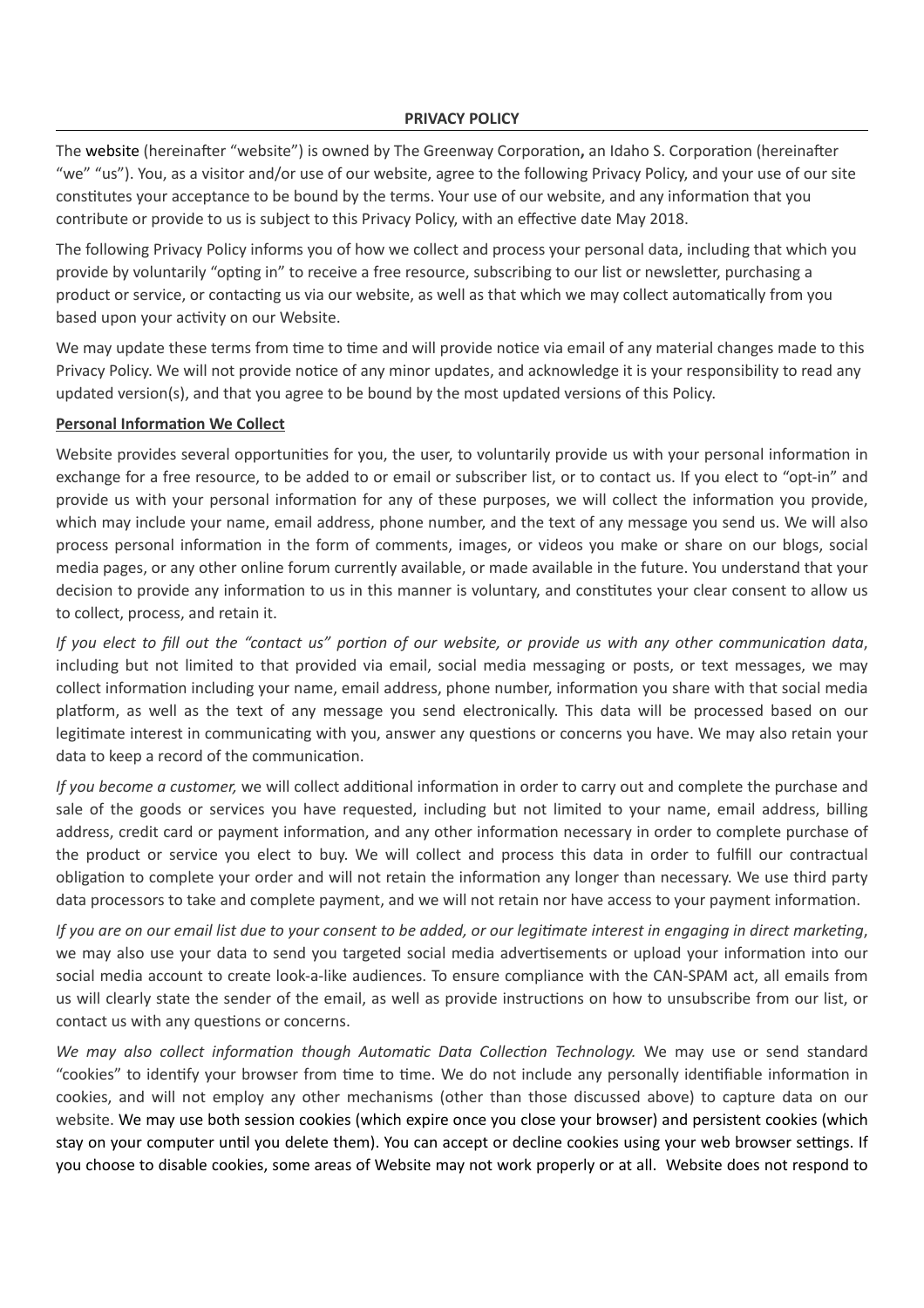Do Not Track signals sent by your browser.

We may also collect data about how you use Website, your browsing actions or patterns, computer equipment, IP address, internet connection, and other similar choices you make, including via Google Analytics and Facebook Pixels, in order to obtain statistical data, improve our website and offerings, and ensure you receive information relevant to you. If we utilize this technology, we will use them in compliance with all policies of these third party companies. We may receive personal data from third parties including Google, social media platforms, search engines, Paypal, Stripe, and other third party payment processing companies.

**Lawful Grounds for Processing:** In order to ensure compliance with the European Union's General Data Protection Regulation ("GDPR") we confirm we have lawful grounds for processing the information we collect from you. If you provide your personal information via our "contact us" page or send us any other form of electronic communication, we will process your data based upon our legitimate interest to respond to user or customer inquiries. If you elect to receive communication from us by "opting in" and provide us with your name and email address in exchange for a free resource or training, or if you purchase from us, we will process your data for the purpose it was collected based on your affirmative consent to do so, and may periodically send you additional email marketing based upon our legitimate interest in marketing to those that have shown an interest in our products or services. We may also give you the option to be added to our email list, in order to receive our newsletter, information about our products and services, and other information we believe may be of interest to you based upon your decision to opt-in to one or more of our free resources, and will obtain your consent to do so. You may withdraw consent at any time by contacting us and requesting your information be edited, updated, or deleted. We do not collect any sensitive data, nor any information regarding criminal offenses or convictions.

## **How and Why It's Collected**

We collect your personal information when you voluntarily, directly provide it to us to receive a free or paid resource, product, or service, or when you fill out a form or send an email to contact us, and we do so in order to provide you with the resource you have indicated you'd like to receive. We may also track your future interactions with our content, and use your personal information to keep you informed about the products and services you have elected to receive, as well as any linked or similar products or services we think you may be interested in. The information will be collected by us following your choice to manually enter it in, and click to be added to our list. No such information will be collected without your taking action to be added to our list, or in exchange for a free resource.

We may also receive data from third parties like Google Analytics, Facebook and other advertising platforms, providers of technical or payment services as needed, and other similar third parties. We do our best to only utilize third parties who have been deemed GDPR-compliant, and whom we have either completed a data processing agreement with, or have reviewed and confirmed their policies regarding data processing to ensure compliance.

### **How We Use Your Information You Provide**

You have the right to know and understand how your information is used. We will use the personally identifiable information you voluntarily give us in order to carry out the service or product you requested, including free resources, trainings, newsletters, periodic promotional emails, and to notify you about any changes to our policies or services. We may also use your personal information to form "look-a-like" audiences in our digital marketing campaigns, which includes uploading your information into our social media advertising campaign.

If you purchase something from us, we will use your billing address and credit card information to complete your desired purchase or purchases only, and will not store or share any such information. By providing this information to us, you understand and agree that we may use and store such information to send emails, bill credit cards in exchange for programs or products purchased, or utilize comments for marketing purposes.

If you make a purchase from us, we may also use your personal information to send necessary updates to our products or services you have purchased, or to keep you informed of any necessary information relating to our products or services.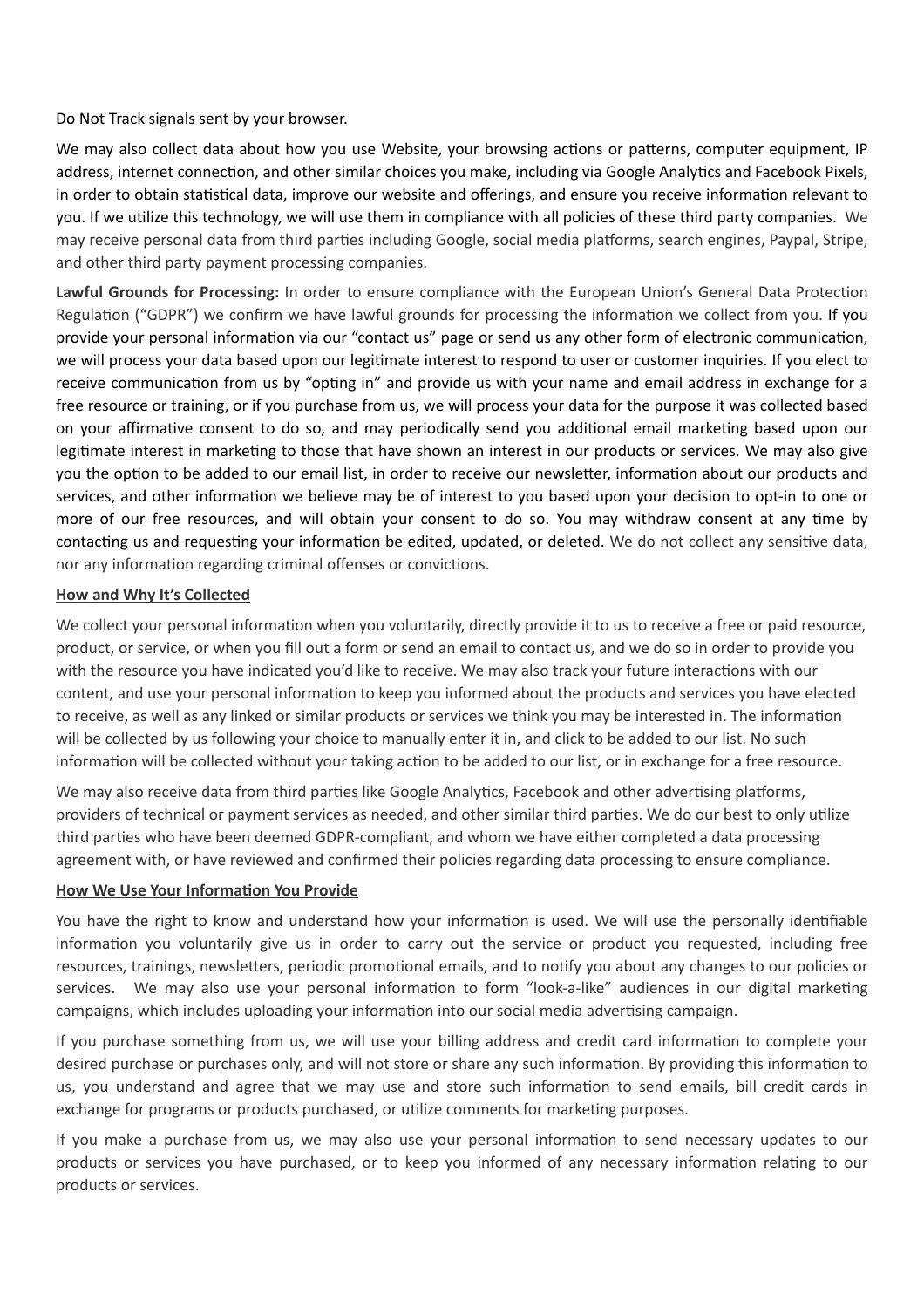*Non-Personally Identifiable Information*: Additional non-identifying information that is collected may be used to provide an overview of how people are accessing and using Website; it is not used for any additional purposes, and Website does not use any such data to make automated decisions. We may also record some or all information to help create a better user experience. We may use information such as your IP address to help diagnose technical problems with servers or our website, and to determine which portions of our website receive the most traffic, to understand which content is the most useful to our visitors. Your IP address will not personally identify you, and may be used in such limited purposes as outlined above, in order to improve user experience.

#### **How Information is Stored and Shared**

You have the right to know what information is stored (and not stored) and how it is processed. Your information is stored through a data management system, and it is important to us to take appropriate measures to ensure your information is kept confidential. You understand that there are limited purposes where we will share your confidential information, including with those who are providing technical support for our website, or those who are members of our team, including legal and accounting. Any parties who will have access to your information will keep such information confidential and will never share with any unrelated parties to the best of our abilities. information provided by you will never be shared, sold, or given to any other company or person without your consent, other than what is required to complete a purchase or request you have made, unless required to do so by law, or any governmental requirements. We require all such third parties to treat your personal information in accordance with the law, and only allow them to process your personal data for specific, necessary purposes.

Please be aware we may disclose information provided if we are required to do so by law, or if there is an honest, good faith belief that such disclose is necessary to protect the rights of our website or of The Greenway Corporation that any portion of our policies are being violated, to prevent or mitigate a belief that a crime may being committed, or to protect that safety or rights of our other uses. This information may also be shared as a result of the sale of The Greenway Corporation or any branch of the company, as well as with any joint venture partners or affiliate marketers, should we deem it necessary to share such information. We will always take all reasonable measures to protect and safeguard your information.

This website, and the servers and parties which made this website available on a global scale, are located within and operate within the United States. The internet laws of the United States and Idaho govern any and all matters relating to this Website, including content, as well as the principles of the General Data Protection Regulation (GDPR) as they apply to residents of the European Union. Any information you choose to provide through this website, including subscribing to a newsletter, opting-in to receive a free gift, or purchasing something will be transferred to the United States for processing. That information may then be transferred within the United States or back out of the United States to other countries outside of your country of residence, depending on the type of information, and how it is stored by us. If transferred to another country, it may not have data protection laws that are as comprehensive or protective as those in your country of residence; however, our collection, storage, and use of your Personal Information will at all times be governed by this Privacy Policy. By visiting our Website, you acknowledge this information, and by submitting any personal information onto our Website, you hereby authorize this transfer and processing of information.

By collecting and using your personal data, We are acting as a data controller, meaning we determine what information is collected, how long it is stored, and what the Personal Information will be used for. We utilize a thirdparty company to act as a data processor, which stores information such as names and email addresses that make up our email list. To the best of our ability, we have researched and concluded that all third party data processors we use have advised us they are compliant with the General Data Protection Regulations as well.

#### **Information Protection & Security**

We use commercially reasonable methods to safeguard your personal data, including that which you provide to use, and that which we collect automatically, by using reasonable online security measures, and sharing your data with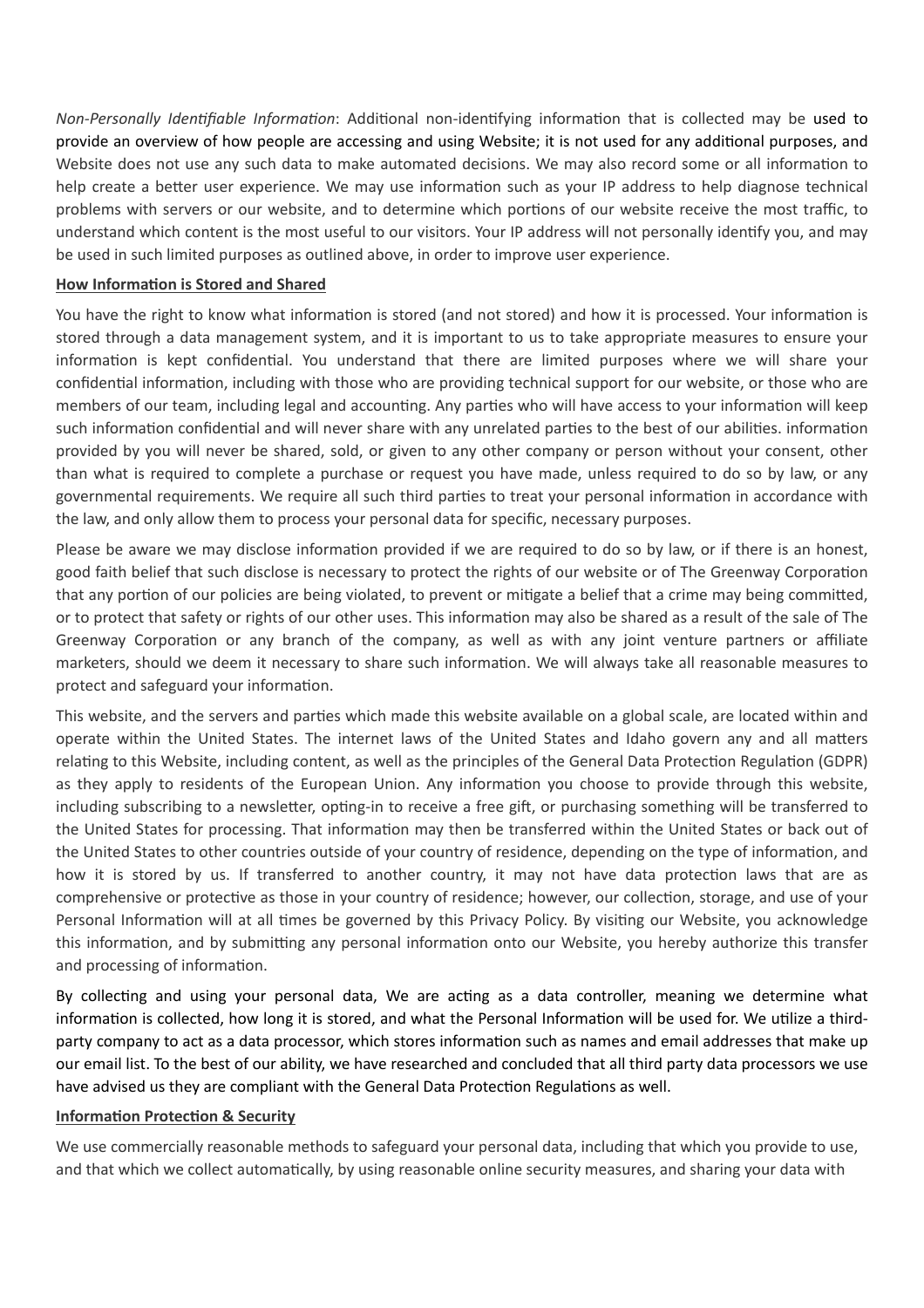reputable third party vendors that are compliant with generally accepted security and safety measures. We utilize a Secure Sockets Layer (SSL) on our website in order to assist in the secure transfer of information; however, it can never be guaranteed. Should We become aware that a data breach has occurred, We will timely notify the necessary parties with as much information as we have available.

While our team does our best to protect the information we collect, and prevent any misuse, unauthorized access, or disclosure, you understand that we cannot be responsible should an unauthorized third party obtain access to our information, without our consent. Should our website be tampered with, you understand that your personal information may be accessed by these unauthorized parties. You agree that we are not responsible for any such actions, and acknowledge you will hold us harmless should your information become intercepted in this way without our knowledge, permission, or consent, which includes a release of any and all claims related to use of such information by such an unauthorized party.

We have determined it is not required to appoint a Data Protection Officer, as our core activities do not consist of processing operations that require regular and systematic monitoring of data subjects nor do we process sensitive categories of data on a large scale.

# **Data Retention**

We will retain the minimum amount of Personal Information required of yours, including name, email address, and behavior tracking, as long as you elect to remain on our mailing list, and any additional Personal Information as long as it is needed in order to fulfil the purpose for which it was initially collected, such as completing a purchase. We will also retain and use collected information as necessary in order to comply with any legal obligations, resolve any disputes, or as otherwise reasonably determined. If at any point you elect to be removed from our database, your information will be deleted, and no longer retained.

### **Your Rights to Control Your Information**

You have the right to update, edit, or delete your information from our database. You may "unsubscribe" from our list at any time, by clicking the "unsubscribe" button at the bottom of any email we send you from our list. Should you wish to request access to information that The Greenway Corporation has about you, correct or edit any information, or unsubscribe from our email list, and/or remove or delete your information from our database, you also have the option to do so at any time, free of charge, by reaching out to us at:

The Greenway Corporation

123 S Third Ave Ste 6, Sandpoint ID 83864

# [info@dignutrition.com](mailto:info@dignutrition.com)

## 208-255-1108

**Right of Access, Right to Rectification Right to Restriction of Processing, Right to Data Portability**: You have the right to request information about how your data is being used, request a copy of the data we have, correct or edit data you initially provided us, restrict how we process your data in certain circumstances, receive your personal data in order to use it elsewhere. Please contact us at the above email address for more information.

**Right to be Forgotten:** You have the right to withdraw your consent to give us your Personal Information by clicking the "unsubscribe" link at the bottom of any email we send to you. Once unsubscribed, we will remove you from our list, and you should not receive any further emails from us, absent a technical glitch.

# **Third Party Links – Not Included Under This Policy**

We may provide links to other websites on our website, from time to time. Unless otherwise stated, this Privacy Policy only covers information that we collect from you on our website, which is expressly controlled by us. You understand that should you click on a link and be taken to another website, this Privacy Policy does not attach, and